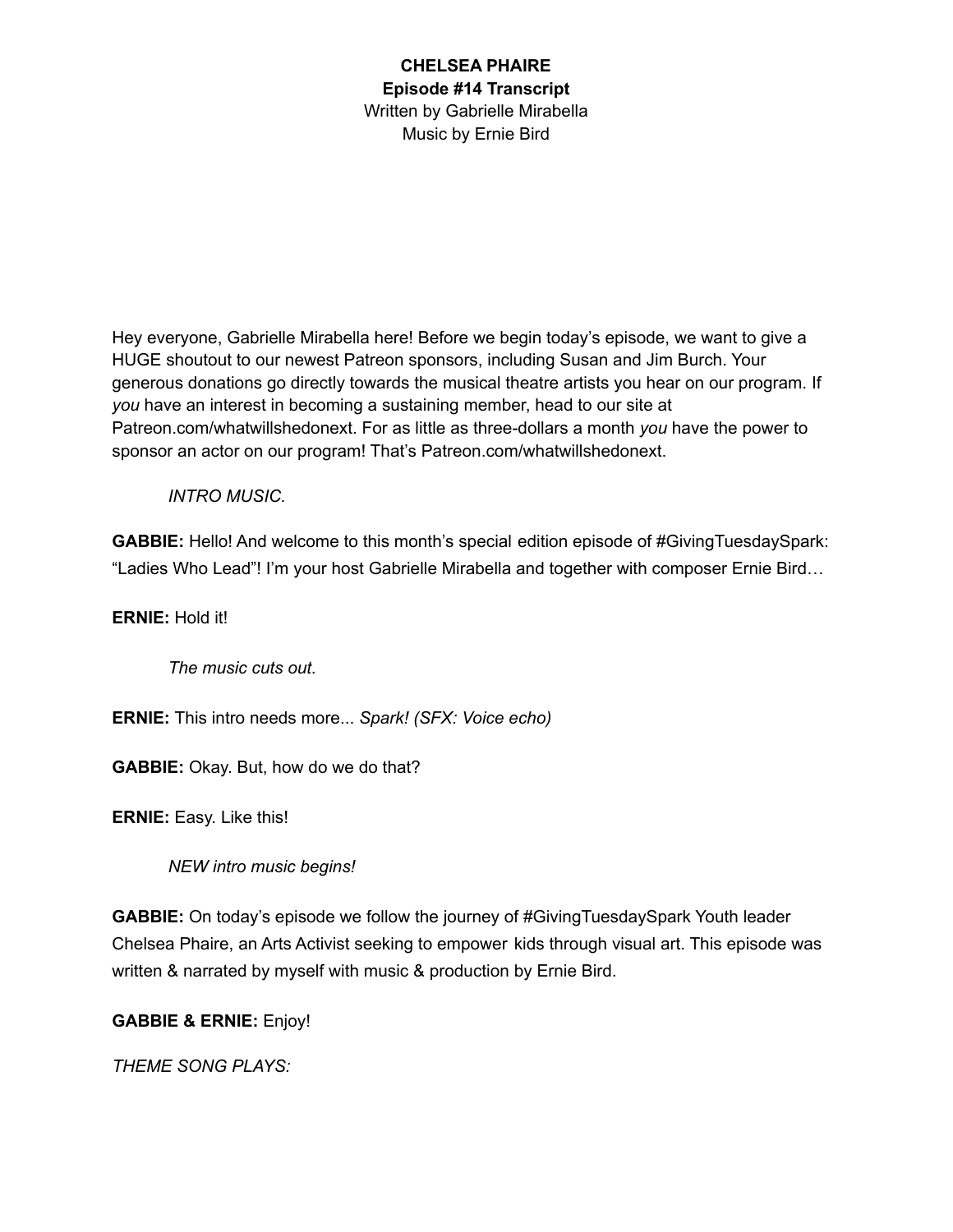*"What will she do next? What will she do next? Her aim is true but will she see it through? Oh, what will she do… next?"*

**GABRIELLE:** Before Chelsea Phaire became an Arts Activist, a person who uses their skills as an artist to empower their community, she was just a regular kid.

From a young age, Chelsea had a great passion for painting, singing, reading and writing stories which she would then illustrate, or draw. While drawing and creating pictures Chelsea found herself feeling happy and relaxed, and she just loved her beautiful art supplies, like her paintbrushes and paper.

But, art wasn't the only source of inspiration in her young life. Chelsea was also inspired by what she calls her "three M's"; Dr. Martin Luther King Jr., a great Civil Rights leader who courageously fought for racial justice, Malala Yousafzai, a young woman from Pakistan who stood up for women's education in her hometown, and of course, her Grandmother, Mimi.

Then one day, at the age of eight-years-old, Chelsea Phaire had an experience that took her love of art to the next level. And, whether she knew it or not, everything in her life was about to change…

### *TRANSITION MUSIC.*

Chelsea Phaire was about to receive a very special present. A present that would completely change her life. Seeing her love of painting and the visual arts, a family friend bought Chelsea a beautiful new art kit. Chelsea's eyes grew wide as she looked upon her new tools, her mind racing with ideas and inspiration. But, as she was opening the kit, her Mother stopped her, asking Chelsea to be *very careful* with her new art supplies, and to handle them gently at all times. Chelsea was curious and a little confused- why did she have to be so careful with them? They weren't made of glass! Her Mother smiled and explained that art supplies were very expensive and not all children and families could afford them.

*Not all children can afford art supplies?* Chelsea repeated. But, Chelsea couldn't imagine a world without art. It would be so...so… *plain…*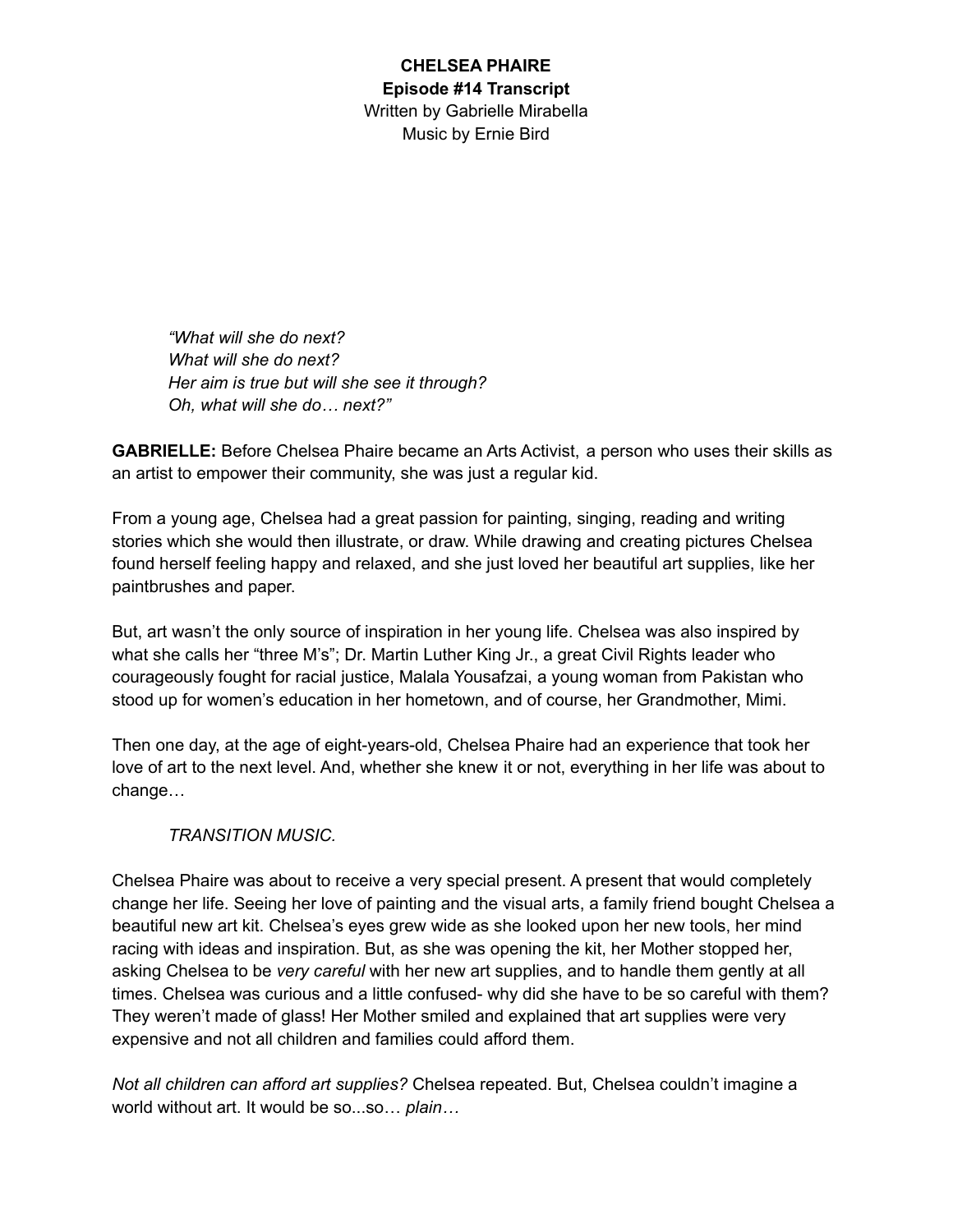# *TRANSITION MUSIC.*

Some families could not afford art supplies, Chelsea Phaire just learned. The activity that brought her joy and purpose was only available to a portion of her community, not everyone.

Chelsea remembered the times that art had helped her in her own life, it had helped her overcome the pains of bullying, it had helped her after the loss of her swimming instructor due to gun violence, and art gave her comfort after the passing of her beloved grandfather.

As Chelsea pondered her relationship with the arts, she realized something very important. If art could help her get through all of those difficult situations, then maybe it could help other kids too! But, first, she had to find a way to make art supplies accessible to everyone in her community.

### *TRANSITION MUSIC.*

How can a kid buy art supplies for other kids? Where do you even start? Chelsea Phaire was now nine years old and she was ready to share her passion with her community. But, before she could begin, she was stuck asking herself some pretty BIG questions- Would I have to get a job to pay for the supplies? Even though I'm only nine? And, ugh, why do art supplies have to be so expensive? *Can't they just be free?*

But, then, Chelsea realized, she may have already had her solution. Her tenth birthday was coming up and she was bound to get presents. Perhaps instead of asking for gifts for her birthday, she could ask her family and friends for art supplies! She could then donate these supplies to other children!

And that's exactly what she did. She asked those closest to her for help and boy did she receive! Thanks to these generous birthday donations, Chelsea was able to donate 40 art kits to a local shelter! And from there, Chelsea's Charity was born.

With the help of family and friends Chelsea's new charity, an organization to help raise money for those in need, was in full swing! Chelsea's Charity created art kits for youth in foster homes, shelters, and hospitals, and for children that have gone through traumatic experiences. Knowing how good and relaxed painting made her feel, Chelsea was inspired to help other kids find a path through their own difficult times. Chelsea was on the road, traveling to different sites,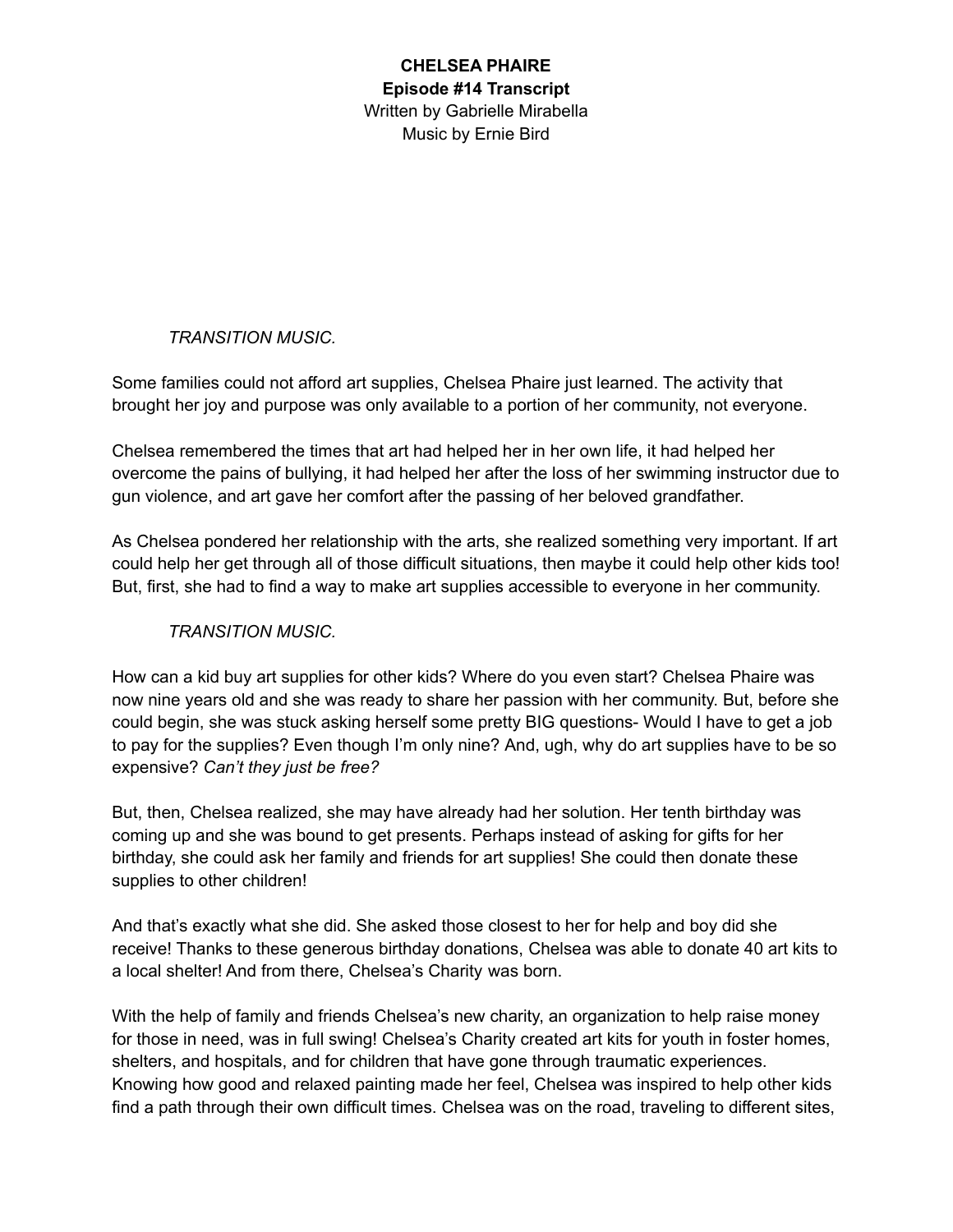hand-delivering art kits and speaking with other kids her age. She encouraged them to use art to express themselves, and to communicate feelings that may be hard to put into words.

Watching kids use their brand new art kits left Chelsea with a profound feeling of happiness and gratitude. She felt lucky for the experience to help others and it only made her want to continue her work.

### *TRANSITION MUSIC.*

In the early Spring of 2020, Chelsea Phaire was hard at work as an Arts Activist and as head of Chelsea's Charity. Everything was going just as planned! That is, until, one day, everything...stopped…

The COVID-19 pandemic had just begun, and like all of us, Chelsea now felt herself feeling "stuck". Gone were the days that Chelsea could travel, handing out art kits to kids in her community. She missed connecting with these new friends, she missed laughing and painting with them as well. As the days passed, Chelsea's happy, easy feeling was starting to turn into worry and anxiety. She felt unsure about so many things in her life: should she do in-person school or virtual? Should she continue her charity work or just call it a day? What would she do next?

But, instead of keeping all of these scary thoughts and feelings to herself, she decided to talk about them with her family. She also turned to her faith, to find comfort and inner strength. And she found that the more she talked about her feelings, outloud, with her trusted adults, she felt better. She was able to think more clearly and to feel happy again.

With this newfound feeling of relief, Chelsea decided to adapt to her new circumstances! She started to create online videos, and virtual art kit packing parties. That way she could now create art kits with folks from all over the country!

### *TRANSITION MUSIC.*

Today, Chelsea is still giving, and Chelsea's Charity continues to reach out to those kids without access to art supplies.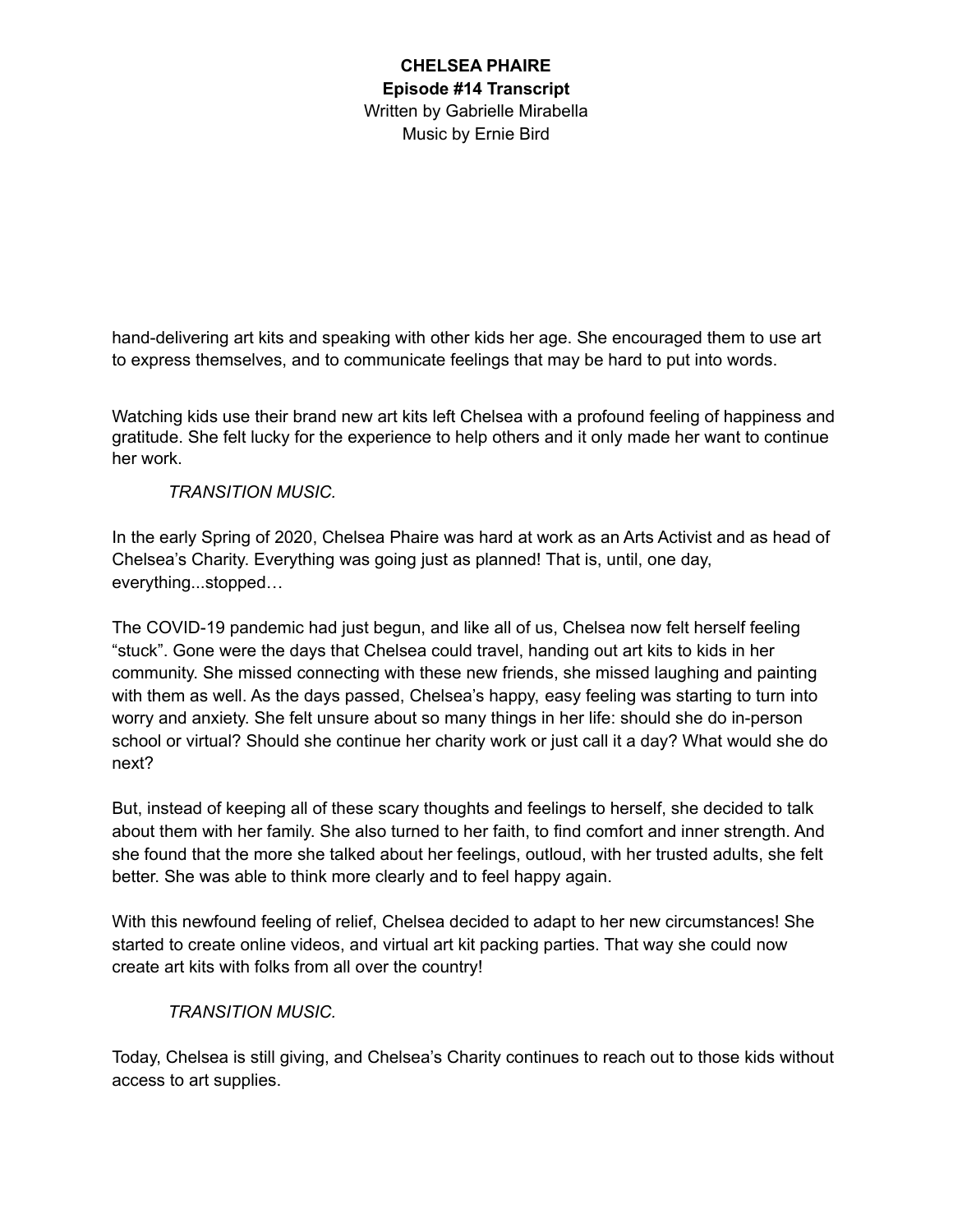Remembering how art helped her through the most difficult times in her life, Chelsea is inspired to share this gift with as many kids and as many communities as she can.

For art, in all of its various shapes and forms, has the incredible power to heal. Drawing a picture can help us to concentrate and to communicate feelings that words might not be able to express. Learning special skills through sketching or painting sharpens our minds and opens us to new opportunities. And, in times of great fear and anxiety, art has the power to create happiness and a sense of calm.

And, what can we learn from Chelsea's story? What questions does her incredible journey raise? Perhaps we can ask ourselves if there is an activity that we love to do that perhaps not everyone has access to? And, once we pinpoint this, how can we share our talents and gifts or special supplies with others?

Today, we've learned all about Chelsea Phaire and her incredibly giving journey. Now, I wonder, what will you do next?

### *TRANSITION MUSIC.*

If you would like to learn more about Chelsea's Charity, here's some information to get you started on your own giving journey. And, to help us out, here's our leading lady herself! Hey Chelsea!

Hey Gabrielle and Ernie!

### *TRANSITION MUSIC.*

Just like Chelsea, women have a long history of giving.

Women like Oseola McCarty. Born on March 7, 1908 in Hattiesburg, Mississippi. Oseola was a woman who worked hard her entire life and used her earnings to help others.

A laundress since her sixth-grade year, Oseola saved a portion of every paycheck she earned, as taught to her by her mother.